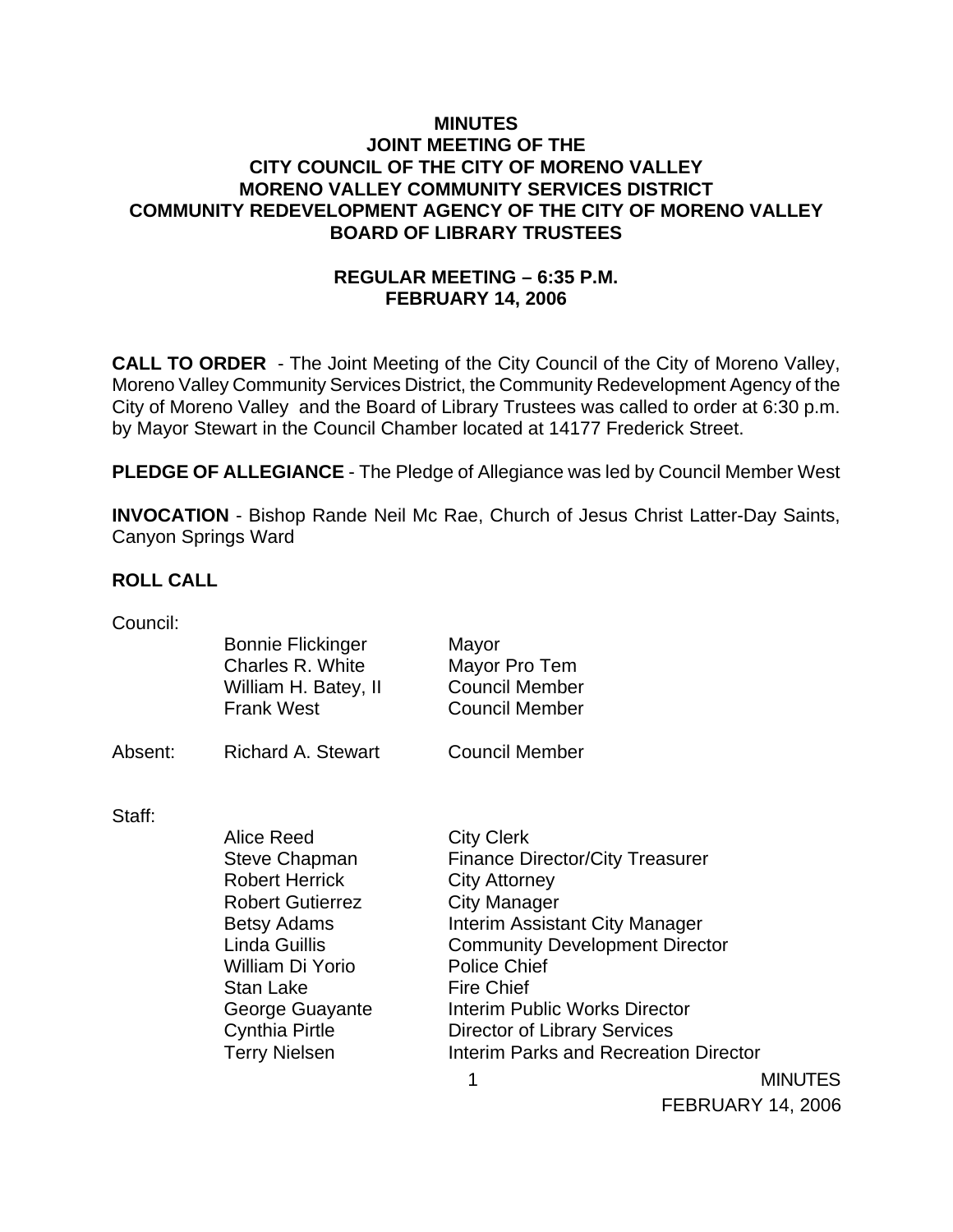| Denese Wilson       |  |
|---------------------|--|
| <b>Barry Foster</b> |  |
| Angela Rushen       |  |

Human Resources Director **Economic Development Director Interim Administrative Services Director** 

## **JOINT CONSENT CALENDARS (SECTIONS A-D) OF THE CITY COUNCIL OF THE CITY OF MORENO VALLEY, MORENO VALLEY COMMUNITY SERVICES DISTRICT, COMMUNITY REDEVELOPMENT AGENCY OF THE CITY OF MORENO VALLEY AND THE BOARD OF LIBRARY TRUSTEES**

Mayor Flickinger opened the agenda items for the Consent Calendars for public comments, there being none, public comments were closed.

## **A. CONSENT CALENDAR** - **CITY COUNCIL**

- A1. ORDINANCES FIRST READING BY TITLE ONLY Waived reading of all Ordinance Introductions and read by title only.
- A2. MINUTES REGULAR MEETING OF JANUARY 24, 2006 (Report of: City Clerk's Department) Recommendation: Approve as submitted.
- A3. ORDINANCE NO. 709, JUVENILE DAYTIME CURFEW ORDINANCE (RECEIVED FIRST READING AND INTRODUCTION ON JANUARY 10, 2006, AMENDED FIRST READING ON A 5-0 VOTE) (Report of: City Attorney's Office)

Recommendation: Adopt Ordinance No. 709.

Ordinance No. 709

 An Ordinance of the City Council of the City of Moreno Valley, California, Establishing a Juvenile Daytime Curfew and Prohibiting Juvenile Loitering between the Hours of 7:00 A.M. and 3:30 P.M.

A4. REQUEST AUTHORIZATION TO AWARD THE CONSTRUCTION CONTRACT FOR THE HEACOCK CHANNEL EMERGENCY REPAIRS - PROJECT NO. 05-91191151 (Report of: Public Works Department) Recommendation: Adopt the plans and specifications that are on file in the office of the City Engineer; award the construction contract for the Heacock Channel Emergency Repairs to ASR Constructors, Inc., 5230 Wilson Street, Riverside, CA 92509, the lowest responsible bidder; authorize the Mayor to execute a contract agreement with ASR Constructors, Inc.; and authorize the issuance of a purchase order for ASR Constructors, Inc. in the amount of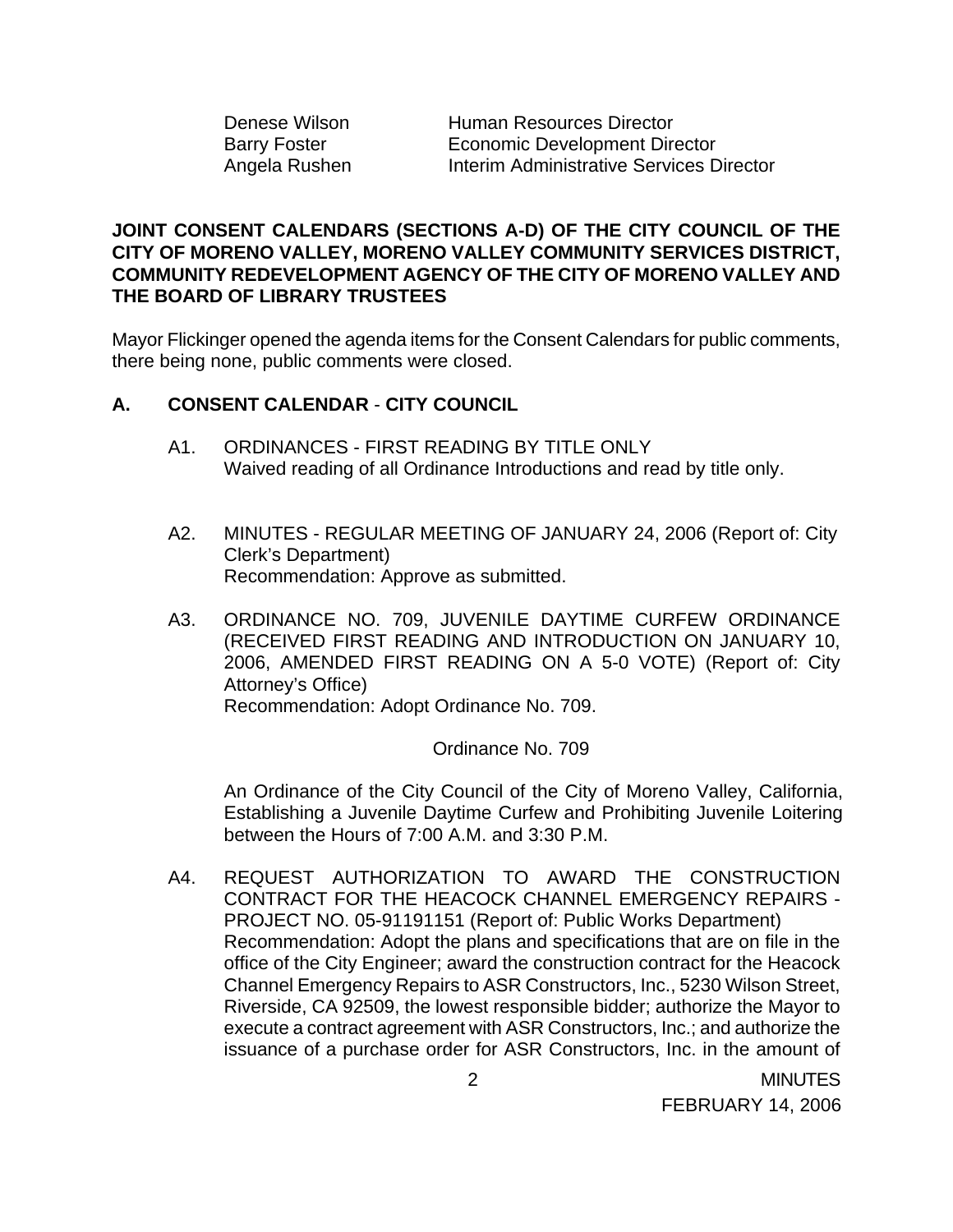\$146,190 (the amount of base bid [\$132,900.00] plus 10% contingency) when both parties have signed the contract (Account No. 911.91151).

- A5. REQUEST AUTHORIZATION TO AWARD THE CONSTRUCTION CONTRACT FOR THE INDIAN STREET AND CACTUS AVENUE INTERSECTION AND STORM DRAIN IMPROVEMENTS, PROJECT NO. 03-12567123 (Report of: Public Works Department) Recommendation: Award the construction contract for the Indian Street and Cactus Avenue Intersection and Storm Drain Improvements to SCW Contracting, 2525 North Old Highway 395, Fallbrook, CA 92028, the lowest responsible bidder; authorize the Mayor to execute a contract agreement with SCW Contracting; authorize a transfer totaling \$384,000 from the Annual Pavement Rehabilitation Program, Measure "A" (Account No. 125.56330) to the Indian Street and Cactus Avenue Street Improvements Account No. 125.67123 to provide funding for the construction and construction-related survey, inspection, and administration for the project; and authorize the issuance of a purchase order for SCW Contracting in the amount of \$781,843.29 (the bid amount [\$710,766.63] plus 10% contingency) for the Indian Street and Cactus Avenue and Storm Drain Improvements when both parties have signed the contract (Account No. 125.67123).
- A6. TRACT 31212 REQUEST TO CONDUCT A FULL ROAD CLOSURE FOR THE INSTALLATION OF A TRAFFIC SIGNAL AND CONSTRUCTION OF ROADWAY IMPROVEMENTS AT THE INTERSECTION OF COTTONWOOD AVENUE AND MORRISON STREET FROM FEBRUARY 27, 2006 TO MARCH 17, 2006, SUBDIVIDER – WESTERN PACIFIC HOUSING, INC. (Report of: Public Works Department) Recommendation: Authorize the following full road closure in conjunction with the installation of a traffic signal and construction of roadway improvements for Tract 31212. The traffic signal will be built at the intersection of Cottonwood Avenue and Morrison Street. The road closure will be from February 27, 2006 to March 17, 2006.
- A7. APPROVE PA05-0042 INDUSTRIAL BUILDING ACCEPT AGREEMENT AND CASH DEPOSIT FOR PUBLIC IMPROVEMENTS, 22150 GOLDENCREST DRIVE – EAST SIDE OF DAY STREET AT GOLDENCREST DRIVE AND COMMERCE CENTER DRIVE, DEVELOPER – CACTUS COMMERCE, LLC (Report of: Public Works Department) Recommendation: Accept the Agreement for Public Improvements and Cash Deposit for PA05-0042; authorize the Mayor to execute the agreement; direct the City Clerk to forward the signed agreement to the County Recorder's office for recordation; and authorize the City Engineer to execute any amendments to the agreement if the required street improvements are not completed within said timeframe.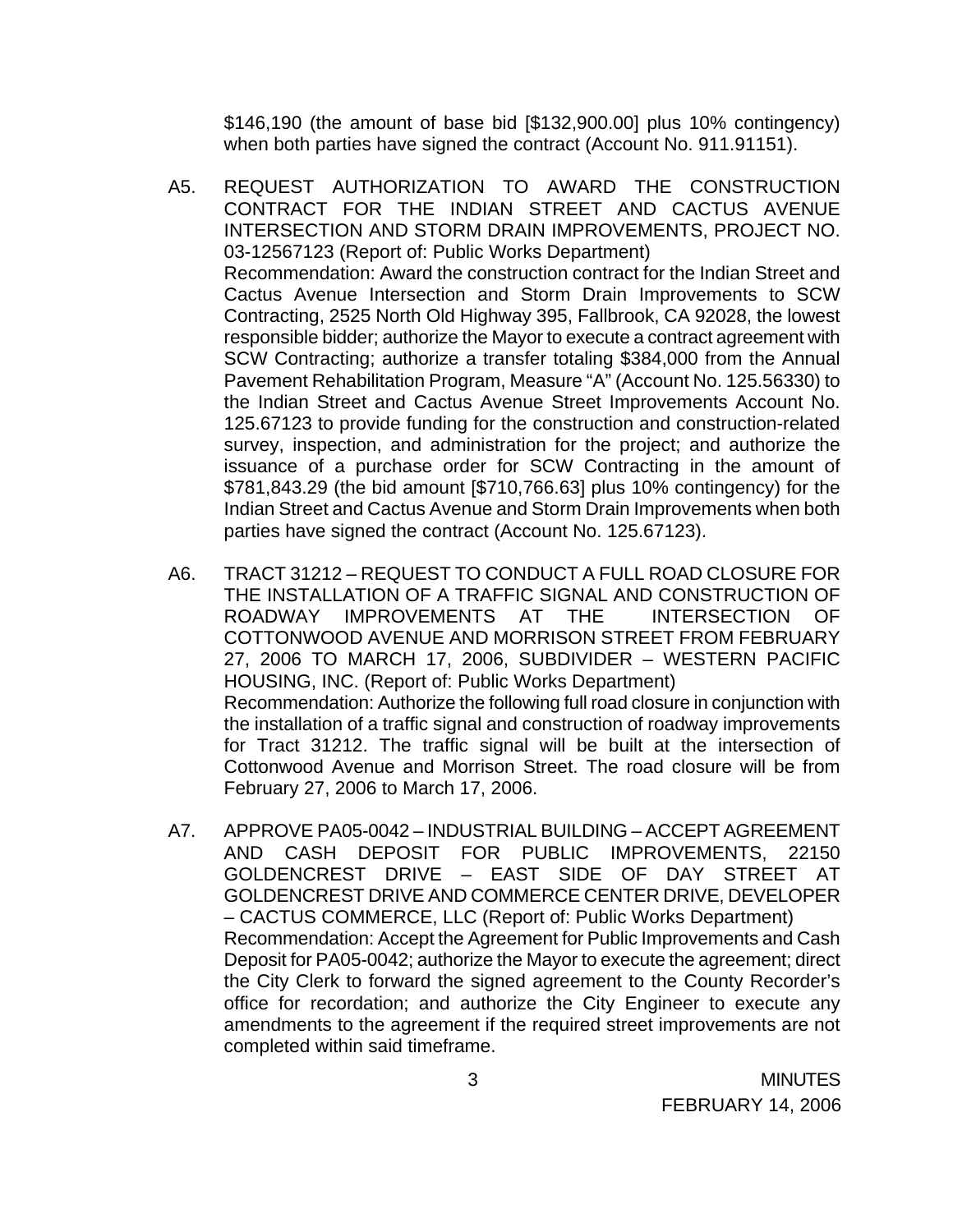A8. APPROVAL OF RESOLUTION NO. 2006-16, SUMMARY VACATION OF A PORTION OF FRANKHALE ROAD DESIGNATED AS LOT 'F' OF PARCEL MAP 24351, FRANKHALE ROAD EAST OF HILLMER COURT, SUBDIVIDER – ABELARDO GONZALEZ (Report of: Public Works Department)

 Recommendation: Approve and adopt Resolution No. 2006-16, summarily vacating a portion of Frankhale Road designated as Lot 'F' of Parcel Map 24351 located at the easterly terminus of Frankhale Road east of Hillmer Court; and direct the City Clerk to certify said resolution and transmit a copy of the resolution to the County Recorder's office for recording.

#### Resolution No. 2006-16

A Resolution of the City Council of the City of Moreno Valley, California, Ordering the Summary Vacation of a Portion of Frankhale Road Designated as Lot 'F' of Parcel Map 24351

- A9. REQUEST ADOPTION OF PLANS AND SPECIFICATIONS AND AUTHORIZATION TO ADVERTISE FOR CONSTRUCTION BIDS FOR THE FISCAL YEAR 2005-2006 ANNUAL SLURRY SEAL PROGRAM, PROJECT NO. 05-12584830 (Report of: Public Works Department) Recommendation: Adopt the plans and specifications for the Fiscal Year 2005-2006 Annual Slurry Seal Program on file in the office of the City Engineer; and authorize the City Clerk to advertise the project for construction bids.
- A10. ADDITIONAL FUNDING FOR INDIAN MIDDLE SCHOOL BALL FIELD LIGHTING PROJECT (Report of: Parks and Recreation Department) Recommendation: Accept staff's recommendation to provide an additional \$299,583 funding from Parkland Facilities Development Impact Fees for the Indian Middle School Ball Field Lighting Project.
- A11. AUTHORIZATION TO AWARD AN AGREEMENT FOR PROFESSIONAL CONSULTANT SERVICES FOR DESIGN OF PAVEMENT REHABILITATION FOR HEACOCK STREET AND FREDERICK STREET / PIGEON PASS ROAD, PROJECT NO. 06-12567425 (Report of: Public Works Department) Recommendation: Award an Agreement for Professional Consultant Services to AEI-CASC Engineering, 937 S. Via Lata, Suite 500, Colton, California, for Design of Pavement Rehabilitation for Heacock Street from Gentian Avenue to Poppystone Drive and Frederick Street/Pigeon Pass Road from Sunnymead Boulevard to Hemlock Avenue, Project No. 06-12567425; authorize the Mayor to execute an Agreement for Professional Consultant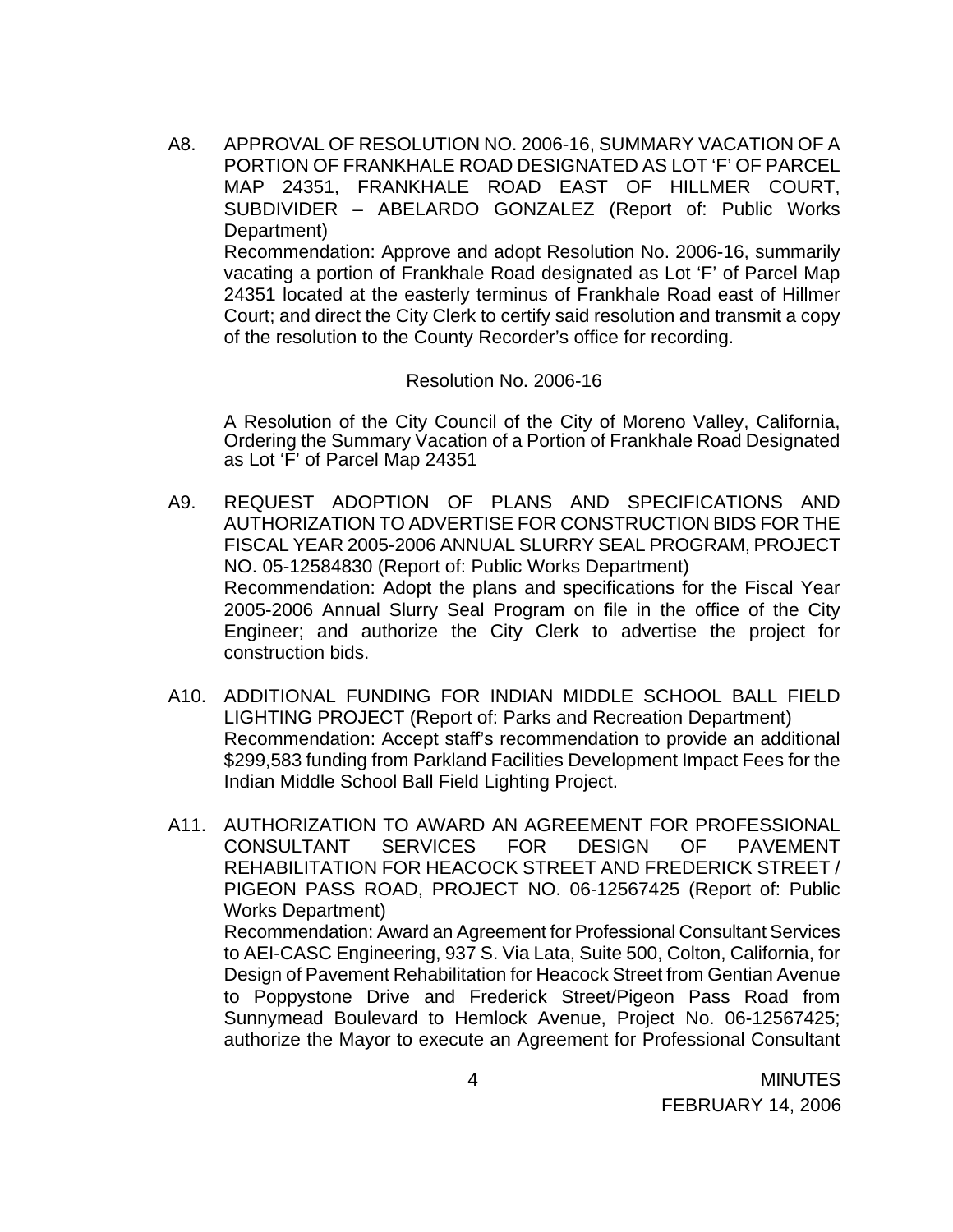Services with AEI-CASC; and authorize the issuance of one (1) purchase order totaling \$162,427 (proposal amount plus 10% contingency) from Account No. 125.67425 to be issued upon final execution of the subject Agreement by all parties.

A12. AUTHORIZATION TO AWARD AGREEMENT FOR PROFESSIONAL CONSULTANT DESIGN SERVICES FOR DAY STREET ROADWAY IMPROVEMENTS FROM ALESSANDRO BOULEVARD TO COTTONWOOD AVENUE, PROJECT NO. 02-89266920 (Report of: Public Works Department)

 Recommendation: Approve the Agreement for Professional Consultant Design Services with AEI CASC Engineering, 937 South Via Lata, Suite 500, Colton, California 92324 to provide engineering services for street improvements; authorize the Mayor to execute said Agreement for Professional Consultant Design Services with AEI CASC Engineering; and authorize the issuance of a Purchase Order to AEI CASE Engineering, in the amount of \$186,132 for Account No. 892.66920, when the agreement has been signed by all parties.

A13. APPROVE AND ADOPT RESOLUTION NO. 2006-19, CONCERNING THE PRIORITIZATION OF CIRCULATION DEVELOPMENT IMPACT FEES AND TRANSPORTATION UNIFORM MITIGATION FEES (Report of: Public Works Department)

 Recommendation: Approve and adopt Resolution No. 2006-19 authorizing the prioritization of Circulation Development Impact Fees and Transportation Uniform Mitigation Fees.

#### Resolution No. 2006-19

A Resolution of the City Council of the City of Moreno Valley, California, Concerning Prioritization of Circulation Development Impact Fees (DIF) and Transportation Uniform Mitigation Fees (TUMF)

A14. REQUEST REJECTION OF ALL BIDS FOR FIRE STATION NO. 58 PROJECT, PROJECT NO. 05-43472523 (Report of: Public Works Department) Recommendation: Reject all bids opened on January 5, 2006 for the construction of the Fire Station No. 58 project; and instruct staff to return with revised specifications and plans for approval and authorize the City Clerk to re-advertise the Fire Station No. 58 Project for construction bids at the February 28, 2006 meeting.

A15. AWARD BID FOR COLLEGE PARK FIRE ENGINE (Report of: Fire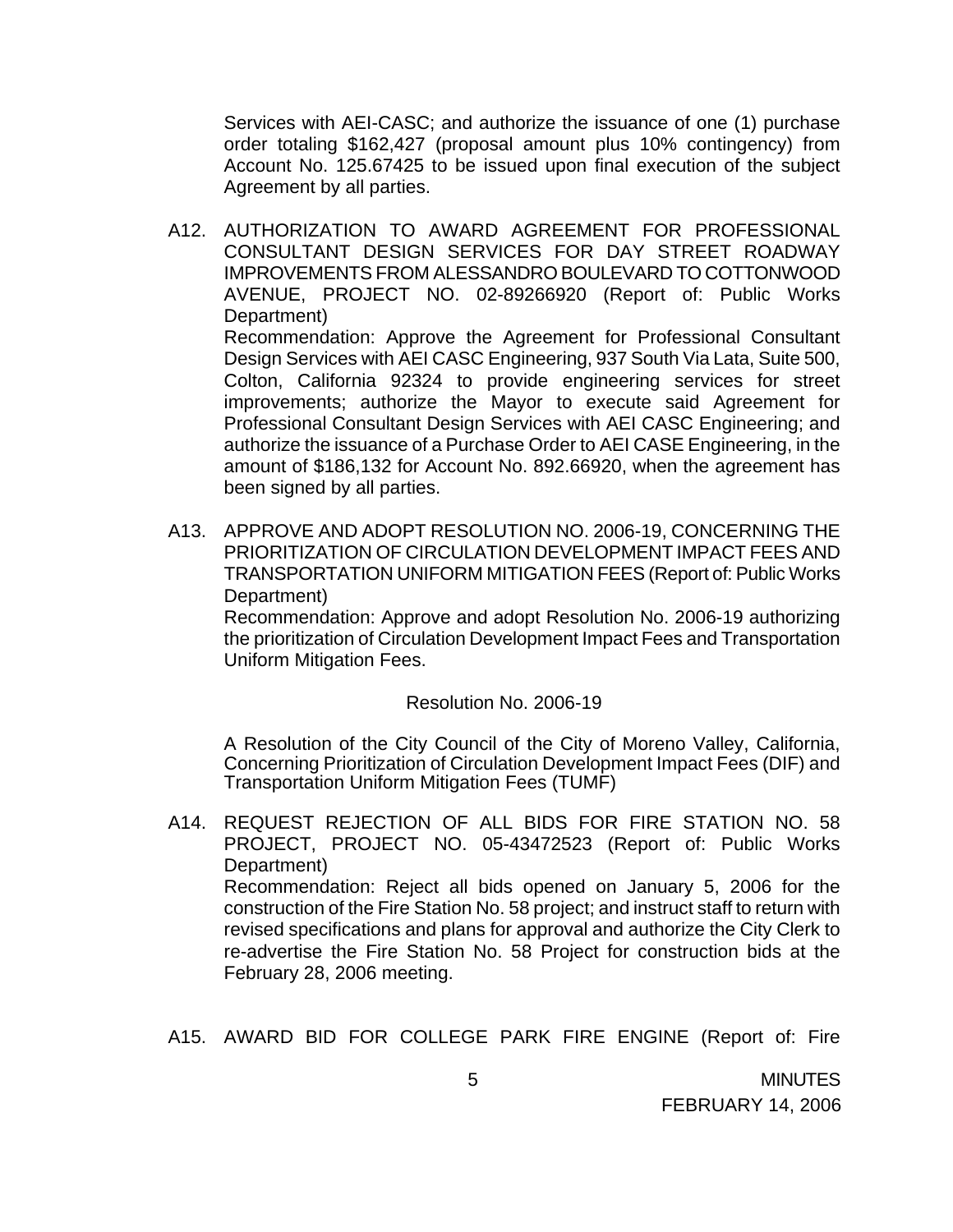Department)

 Recommendation: Approve the transfer of \$348,278 from the Capital Improvement Reserve Fund to the Fire Services Operations Fund for the purchase of a fire engine (\$348,278); approve an appropriation in the amount of \$348,278 in the Fire Services Operations Fund account number 133.65110.6642.645-Replacement Vehicles for the purchase of a fire engine (\$348,278); award the bid for purchase of a Multi-function Type 1 Fire Engine to Smeal Fire Apparatus Company, Snyder, Nebraska as being in the best interest of the City; and authorize the Finance Director to issue a purchase order to Smeal Fire Apparatus Company in the amount of \$322,629.

## **B. CONSENT CALENDAR** - **COMMUNITY SERVICES DISTRICT**

- B1. ORDINANCES FIRST READING BY TITLE ONLY Waived reading of all Ordinance Introductions and read by title only.
- B2. MINUTES REGULAR MEETING OF JANUARY 24, 2006 (Report of: City Clerk's Department) Recommendation: Approve as submitted.
- B3. MINUTES SPECIAL MEETING OF JANUARY 17, 2006 (Report of: City Clerk's Department) Recommendation: Approve as submitted.
- B4. ADDITIONAL FUNDING FOR INDIAN MIDDLE SCHOOL BALL FIELD LIGHTING PROJECT (Report of: Parks and Recreation Department) Recommendation: Accept staff's recommendation to provide an additional \$299,583 funding from Parkland Facilities Development Impact Fees for the Indian Middle School Ball Field Lighting Project.
- B5. PORTABLE COMFORT STATION WITH A SCREEN CANOPY (Report of: Parks and Recreation Department) Recommendation: Appropriate funds in the amount of \$60,000 to purchase one ADA compliant portable comfort station and a screen canopy in the amount of \$10,000, for a total appropriation request of \$70,000 from funding source 00205 – Parkland Facility Fee.
- B6. RESOLUTIONS FOR THE INTENT TO ESTABLISH CSD ZONE S (SUNNYMEAD BOULEVARD MAINTENANCE) AND THE CSD ZONE S (SUNNYMEAD BOULEVARD MAINTENANCE) POLICY (Report of: Public Works Department) Approve and adopt: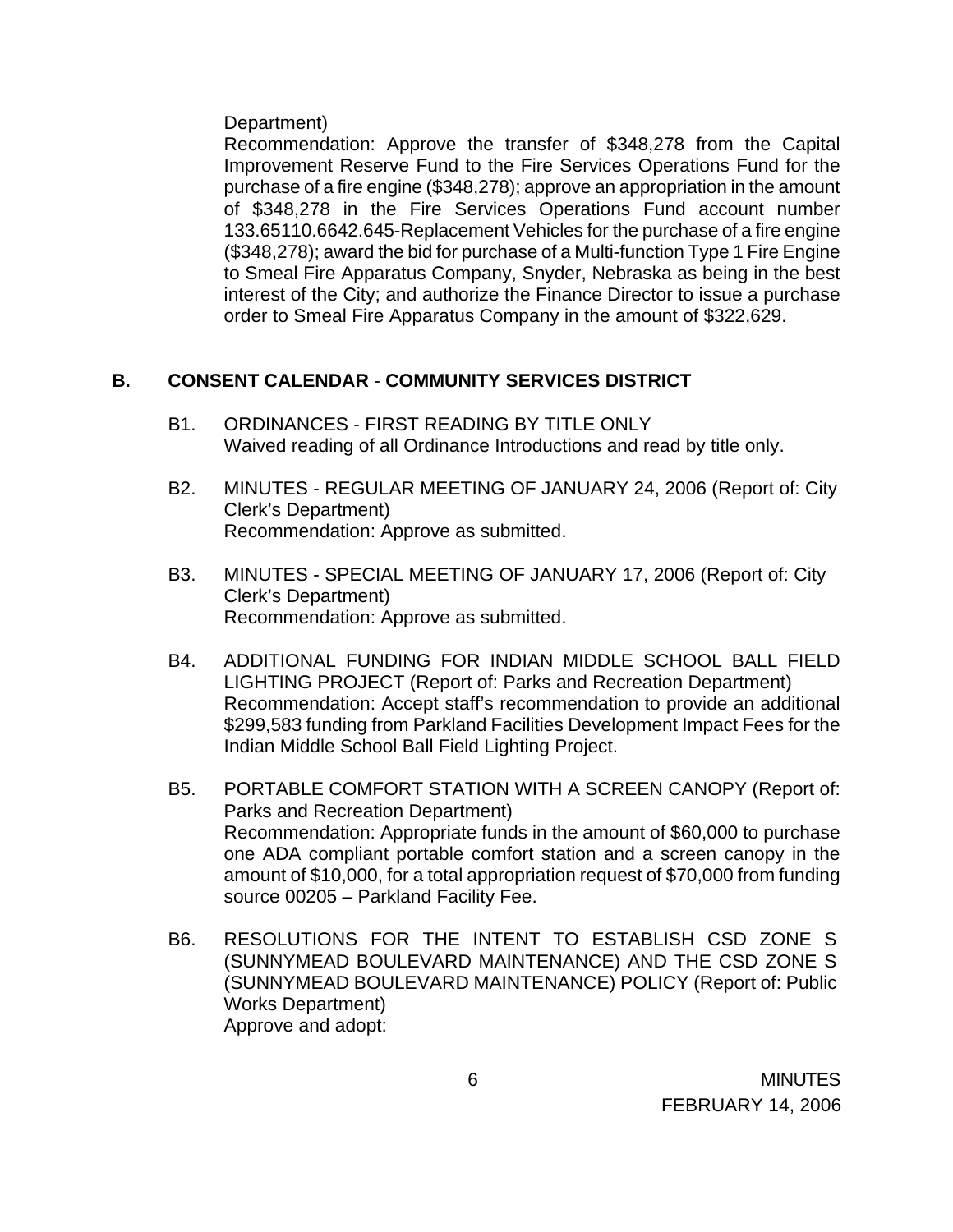1) Resolution No. CSD 2006-05, for the purpose of expressing the intent of the CSD Board to hold a public hearing to establish CSD Zone S (Sunnymead Boulevard Maintenance); and

## Resolution No. CSD 2006-05

 A Resolution of the Moreno Valley Community Services District of the City of Moreno Valley, California, Expressing the Intent of the Board to Hold a Hearing on the Proposal to Establish Zone S (Sunnymead Boulevard Maintenance) within the District for the Purpose of Furnishing Maintenance for Improvements Constructed by the City and the Redevelopment Agency Along Sunnymead Boulevard in Sections or in Total, from Frederick Street to Perris Boulevard

2) Resolution No. CSD 2006-06, for CSD Zone S (Sunnymead Boulevard Maintenance) Policy.

## Resolution No. CSD 2006-06

A Resolution of the Moreno Valley Community Services District of the City of Moreno Valley, California, to Approve and Adopt the Zone S (Sunnymead Boulevard Maintenance) Policy to Provide Guidelines to Fund the Maintenance for Improvements Along Sunnymead Boulevard in Sections or in Total from Frederick Street to Perris Boulevard

## **C. CONSENT CALENDAR** - **COMMUNITY REDEVELOPMENT AGENCY**

- C1. ORDINANCES FIRST READING BY TITLE ONLY Waived reading of all Ordinance Introductions and read by title only.
- C2. MINUTES REGULAR MEETING OF JANUARY 24, 2006 (Report of: City Clerk's Department) Recommendation: Approve as submitted.

# **D. CONSENT CALENDAR** - **BOARD OF LIBRARY TRUSTEES**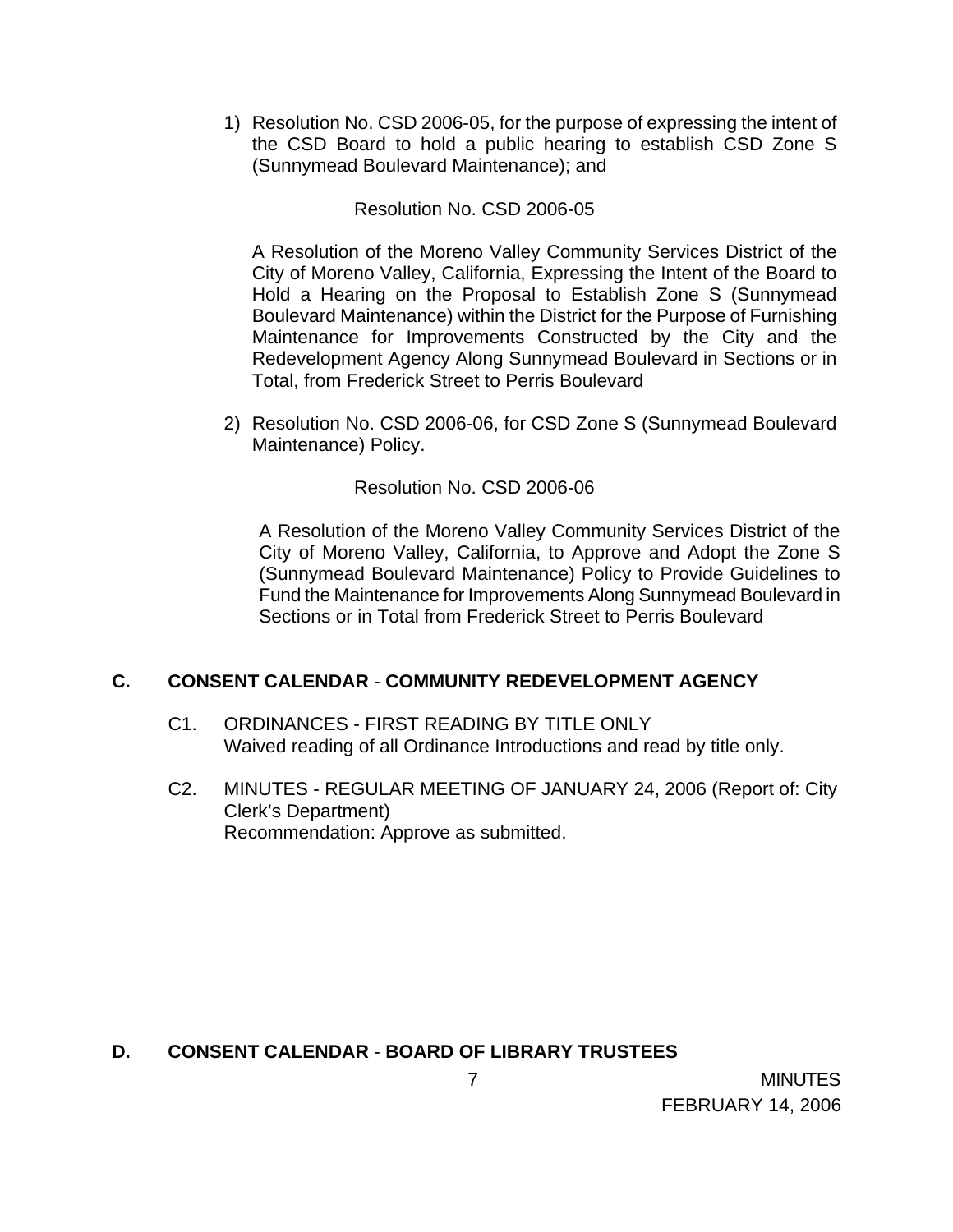- D1. ORDINANCES FIRST READING BY TITLE ONLY Waived reading of all Ordinance Introductions and read by title only.
- D2. MINUTES REGULAR MEETING OF JANUARY 24, 2006 (Report of: City Clerk's Department) Recommendation: Approve as submitted.

#### **Joint Consent Calendar Items A2 – D2 approved by a 4-0-1 vote. m/West, s/Batey, Stewart absent.**

#### **E. PUBLIC HEARINGS**

- E1. A PUBLIC HEARING ON THE FOLLOWING LAND USE PROPOSALS: GENERAL PLAN AMENDMENT (PA05-0025) FROM (O) OFFICE TO (CC) COMMUNITY COMMERCIAL, AND A ZONE CHANGE (PA05-0026) FROM (OC) OFFICE COMMERCIAL TO (CC) COMMUNITY COMMERCIAL, AND A CONDITIONAL USE PERMIT APPLICATION (PA05-0027) FOR A 3,000 SQUARE FOOT FAST FOOD RESTAURANT WITH A DRIVE-THRU ON A 0.61 ACRE SITE LOCATED ON THE SOUTHWEST CORNER OF EUCALYPTUS AVENUE AND LANCASTER LANE (Report of: Community Development Department) Recommendation: That the City Council:
	- 1. Conduct a public hearing for review of General Plan Amendment (PA05- 0025), a Zone Change (PA05-0026), and a Conditional Use Permit application (PA05-0027);

Mayor Flickinger opened the public testimony portion of the public hearing.

 A presentation was made by George Casteneda, the architect for the project, representing the owner.

The public testimony portion of the public hearing was closed.

2. Adopt a Negative Declaration for applications PA05-0025 (General Plan Amendment), PA05-0026 (Zone Change), and PA05-0027 (Conditional Use Permit). The projects, individually and cumulatively, will not result in a significant effect on the environment;

#### **Approved by a 4-0-1 vote. m/Batey, s/Flickinger, Stewart absent.**

3. Approve Resolution No. 2006-17 approving PA05-0025, thereby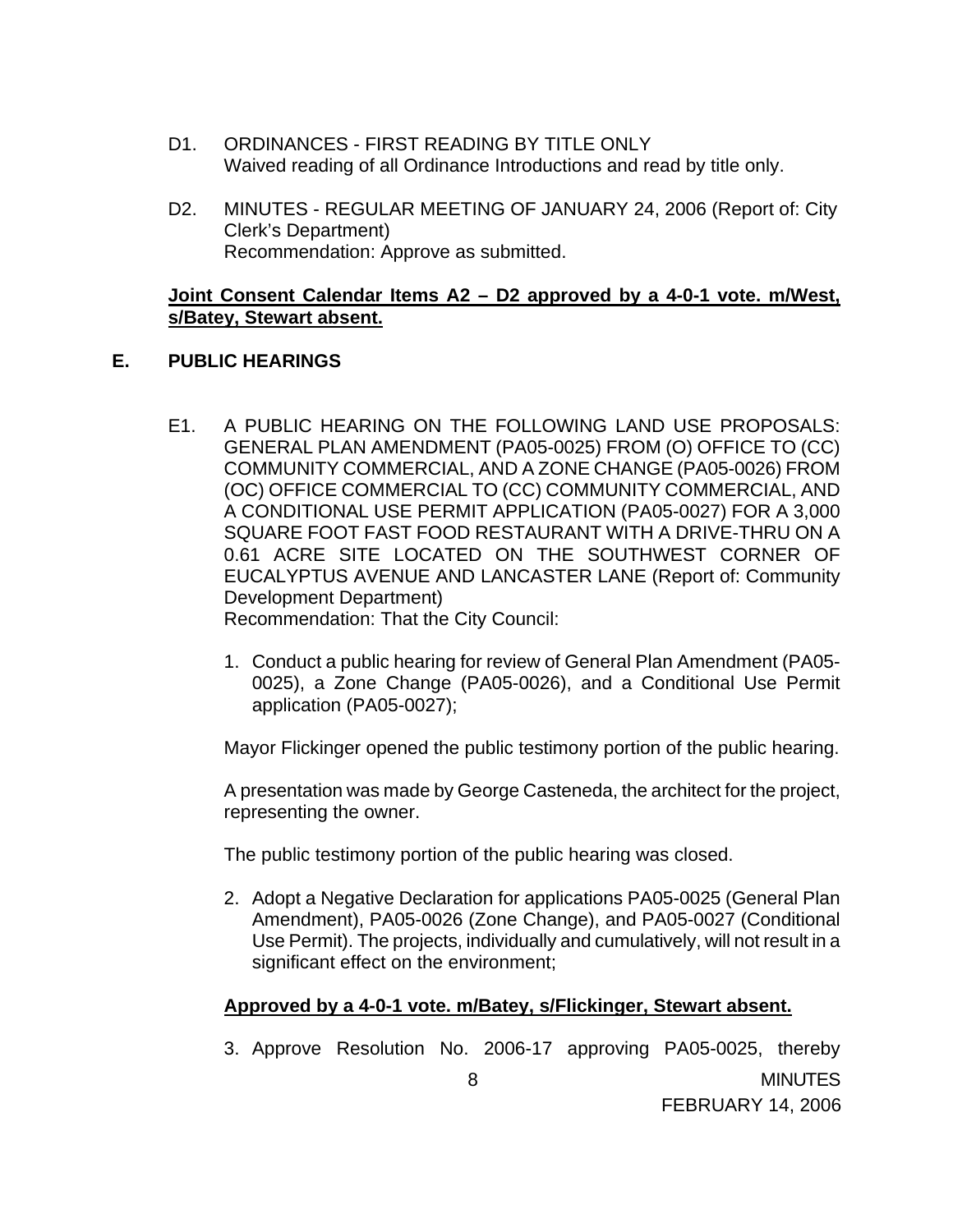establishing General Plan Land Use Map designation as described in the Resolution and the revised General Plan Land Use Map designation as described in the Resolution, and the revised General Plan Maps attached to the Resolution as Exhibits A;

## Resolution No. 2006-17

A Resolution of the City Council of the City of Moreno Valley, California, Approving a General Plan Amendment (PA05-0025) Changing the Designation for Assessor's Parcel Numbers 263-111-039, and 236-111- 040 from (O)Office to (CC) Community Commercial for Approximately 0.61-Net Acres of Land Located on the Southwest Corner of Eucalyptus Avenue and Lancaster Lane, Thereby Establishing General Plan Land Use Map Designation for Certain Properties as Described in the Resolution, and the Revised General Plan Map as Attached to the Resolution as Exhibit A

## **Approved by a 4-0-1 vote. m/Batey, s/Flickinger, Stewart absent.**

 4. Introduce Ordinance No. 712 approving Zone Change (PA05-0026) from (OC) Office Commercial to (CC) Community Commercial, based on the findings in the Ordinance, and the revised Zoning Atlas page as attached to the Ordinance as Exhibit A; and

#### Ordinance No. 712

An Ordinance of the City Council of the City of Moreno Valley, California, Approving PA05-0026 (Zone Change) to Change the Land Use from (OC) Office Commercial to (CC) Community Commercial for Approximately 0.61-Net Acres of Land Assessor's Parcel Numbers 263- 311-039, and 263-111-040 Located at the Southwest Corner of Eucalyptus Avenue and Lancaster Lane

#### **Approved by a 4-0-1 vote. m/Batey, s/Flickinger, Stewart absent.**

5. Approve Resolution No. 2006-18 approving Conditional Use Permit (PA05-0027), based on the findings in the Resolution, and the conditions of approval as attached to the resolution as Exhibit A.

#### Resolution No. 2006-18

A Resolution of the City Council of the City of Moreno Valley, California, Approving Conditional Use Permit (PA05-0027), to build a 3,000 Square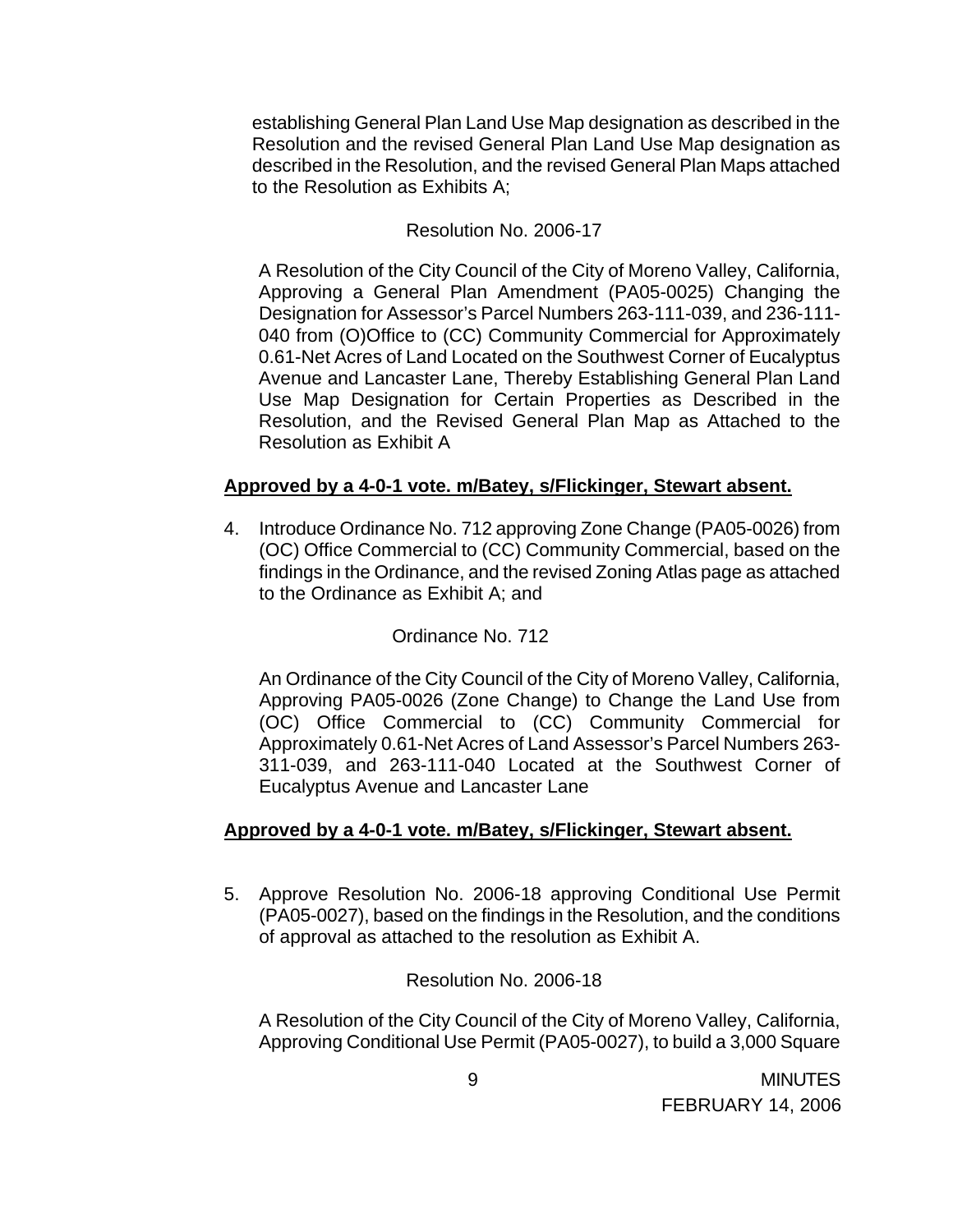Foot Fast Food Restaurant with a Drive-Thru on a 0.61 Acre of Land Assessor's Parcel Numbers 263-111-039, and 263-111-040 Located on the Southwest Corner of Eucalyptus Avenue and Lancaster Lane

## **Approved by a 4-0-1 vote. m/Batey, s/Flickinger, Stewart absent.**

## **F. ITEMS REMOVED FROM CONSENT CALENDARS FOR DISCUSSION OR SEPARATE ACTION - NONE**

#### **G. REPORTS**

#### G1. CITY COUNCIL REPORTS ON REGIONAL ACTIVITIES

- a) Report on March Joint Powers Authority by Council Member Stewart absent
- b) Report on Metrolink by Council Member West –continued to 2/28/06
- c) Report on Western Riverside Council of Governments (WRCOG) by Mayor Pro Tem White

 Mayor Pro Tem White announced the Western Riverside Council of Governments Executive Committee has approved a series of recommendations revising the Transportation Uniform Mitigation Fee (TUMF). Revised Program Fees will go into effect on July 3, 2006 after review and approval by the County Board of Supervisors, each of the fourteen City Councils involved and the Joint Powers Commission of March Air Reserve Base. The City will be receiving \$8,210,000.00 of TUMF funds which have and will be used for street improvement projects.

G2. REBALLOT REQUEST FOR CSD ZONE E-3 (MORENO VALLEY RANCH – WEST) (CONTINUED FROM JANUARY 24, 2006) (Report of: Public Works Department)

 Recommendation: That the City Council acting in their respective capacities as President and Members of the Board of Directors of the Moreno Valley Community Services District (CSD) (the "CSD Board"), approve the request by the two Home Owners' Associations within CSD Zone E-3 (Moreno Valley Ranch – West) to reballot on the proposed increase in the CSD Zone E-3 annual charge to continue receiving CSD Zone E (High-Service-Level Parkway Landscape Maintenance) at the existing service level.

Mayor Flickinger opened the agenda item for public comments; there being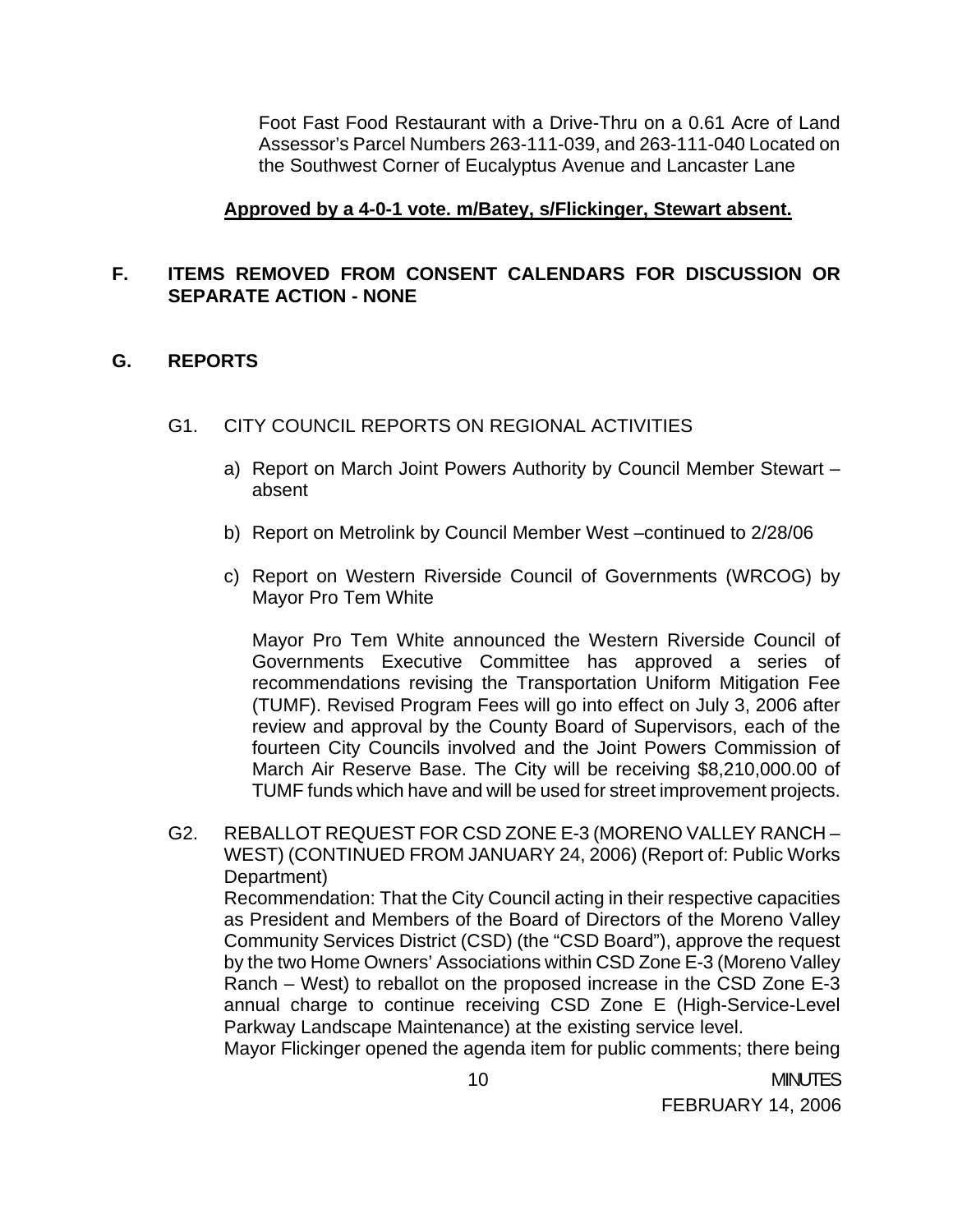none, public comments were closed.

## **Approved by a 4-0-1 vote. m/West, s/Batey, Stewart absent.**

G3. REQUEST TO PERMANENTLY CLOSE HEACOCK STREET AT PERRIS VALLEY STORM DRAIN LATERAL "B" AND BEGIN STUDY OF VACATING HEACOCK STREET SOUTH OF NANDINA AVENUE (CONTINUED FROM JANUARY 24, 2006) (Report of: Public Works Department) Recommendation: That the City Council authorize Transportation Engineering Division to permanently close Heacock Street at Perris Valley Storm Drain Lateral "B" and begin study of vacating Heacock Street south of Nandina Avenue.

 Mayor Flickinger opened the agenda item for public comments; there being none, public comments were closed.

## **Approved by a 4-0-1 vote. m/West, s/Batey, Stewart absent.**

G4. DENIAL RESOLUTION RELATING TO THE TRANSFER OF THE CABLE TELEVISION FRANCHISE (CONTINUED FROM JANUARY 24, 2006) (Report of: Interim Administrative Services Director) Recommendation: That the City Council approve Resolution No. 2006-15, rejecting and denying without prejudice one or more Federal Communications Commissions Forms 394, relating to the transfer of the cable television franchise and/or control thereof, to an entity controlled by Time Warner, Inc., or Comcast Cable Communications, Inc.

Attorney Bill Marticorena of Rutan & Tucker spoke on behalf of the City.

Attorney Tom Carlock spoke representing Adelphia Cable.

 Mayor Flickinger opened the agenda item for public comments. Public comment was received from Kristy Hennessey of Time Warner Cable

Resolution No. 2006-15

A Resolution of the City of Moreno Valley, California Rejecting and Denying Without Prejudice One or More FCC Forms 394 Relating to the Transfer of the Cable Television Franchise, and/or Control Thereof, to an Entity Controlled by Time Warner Inc. or Comcast Cable Communications, Inc.

## **Approved by a 4-0-1 vote. m/White, s/Batey, Stewart absent.**

G5. A RESOLUTION OF THE CITY COUNCIL UPHOLDING THE PLANNING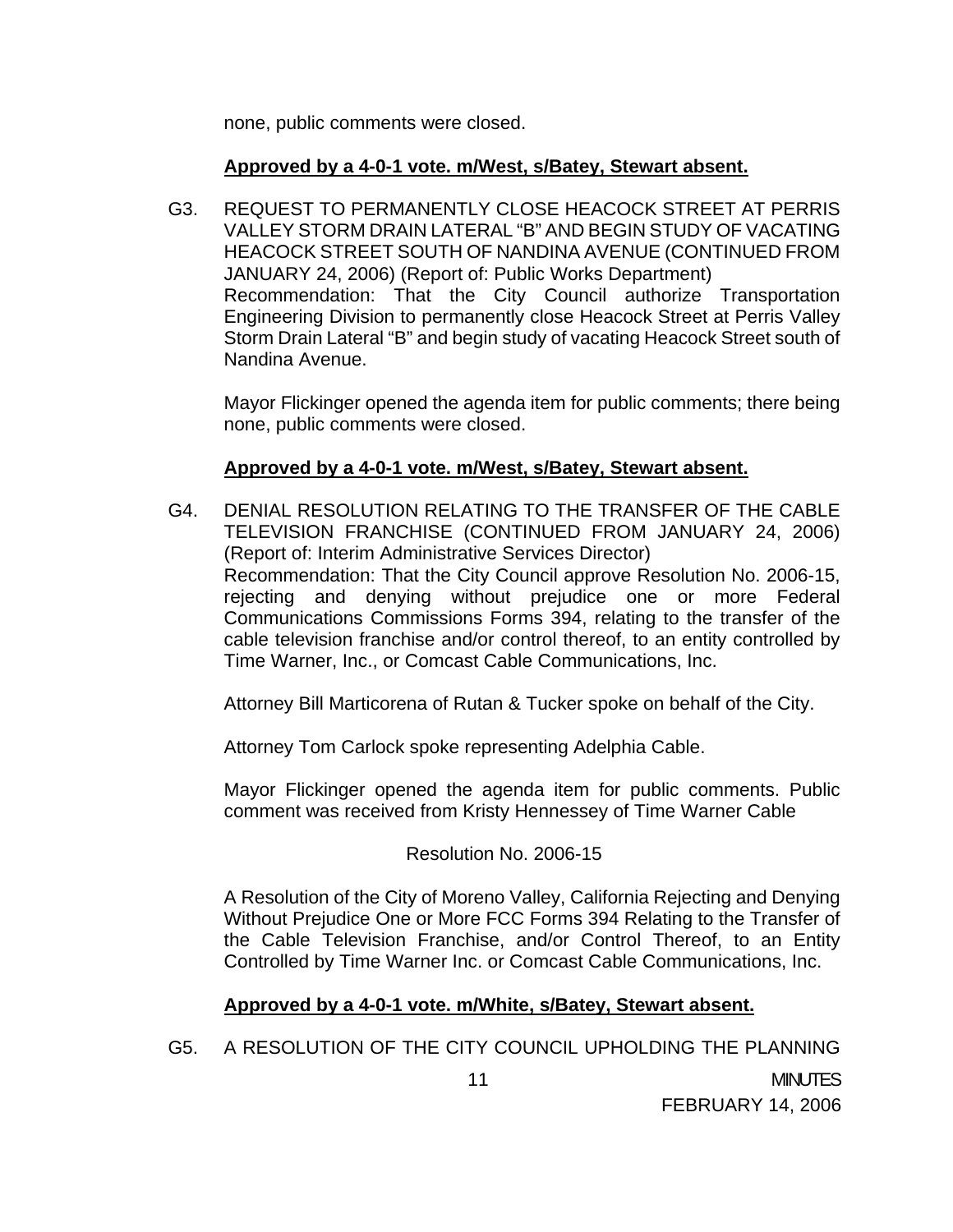COMMISSION'S DENIAL OF TENTATIVE PARCEL MAP NO. 32898 (PA05- 0032), TO SUBDIVIDE THE 0.93-NET ACRE OF ASSESSOR'S PARCEL NUMBER 474-220-011 INTO TWO SINGLE-FAMILY RESIDENTIAL LOTS IN THE R2 ZONE (Report of: Community Development Department) Recommendation: That the City Council approve Resolution No. 2006-20 for the Denial of Tentative Parcel Map No. 32898 (PA05-0032).

#### Resolution No. 2006-20

A Resolution of the City Council of the City of Moreno Valley, California, Upholding the Planning Commissions Denial of PA05-0032 (Tentative Parcel Map No. 32898), to Subdivide the 0.93-Net Acre of Assessor's Parcel Number 474-220-011 into two Single-Family Residential Lots in the R2 Zone

#### **Approved by a 3-1-1 vote to continue the item to the meeting of February 28, 2006. m/White, s/Batey, Stewart absent, Batey dissenting.**

G6. ORDINANCE NO. 713, AN INTERIM URGENCY ORDINANCE OF THE CITY COUNCIL OF THE CITY OF MORENO VALLEY, CALIFORNIA, IMPOSING A MORATORIUM ON THE ESTABLISHMENT AND OPERATION OF MEDICAL MARIJUANA DISPENSARIES (Report of: City Attorney's Office)

 Recommendation: That the City Council introduce Ordinance No. 713, an interim urgency ordinance that imposes a moratorium on the establishment and operation of medical marijuana dispensaries.

Mayor Flickinger opened the agenda item for public comments; there being none, public comments were closed.

Ordinance No. 713

 An Ordinance of the City Council of the City of Moreno Valley, California, Adopting a Moratorium on the Establishment and Operation of Medical Marijuana Dispensaries

#### **Approved by a 4-0-1 vote to adopt Ordinance No. 713. m/Batey, s/West, Stewart absent.**

- G7. ORDINANCE REPEALING AND REENACTING CHAPTER 11.12 OF THE CITY OF MORENO VALLEY MUNICIPAL CODE RELATING TO THE PROCESS OF OFFERING REWARDS (Report of: Police Department) Recommendation: That the City Council:
	- 1. Introduce Ordinance No. 714, repealing and reenacting Chapter 11.12 of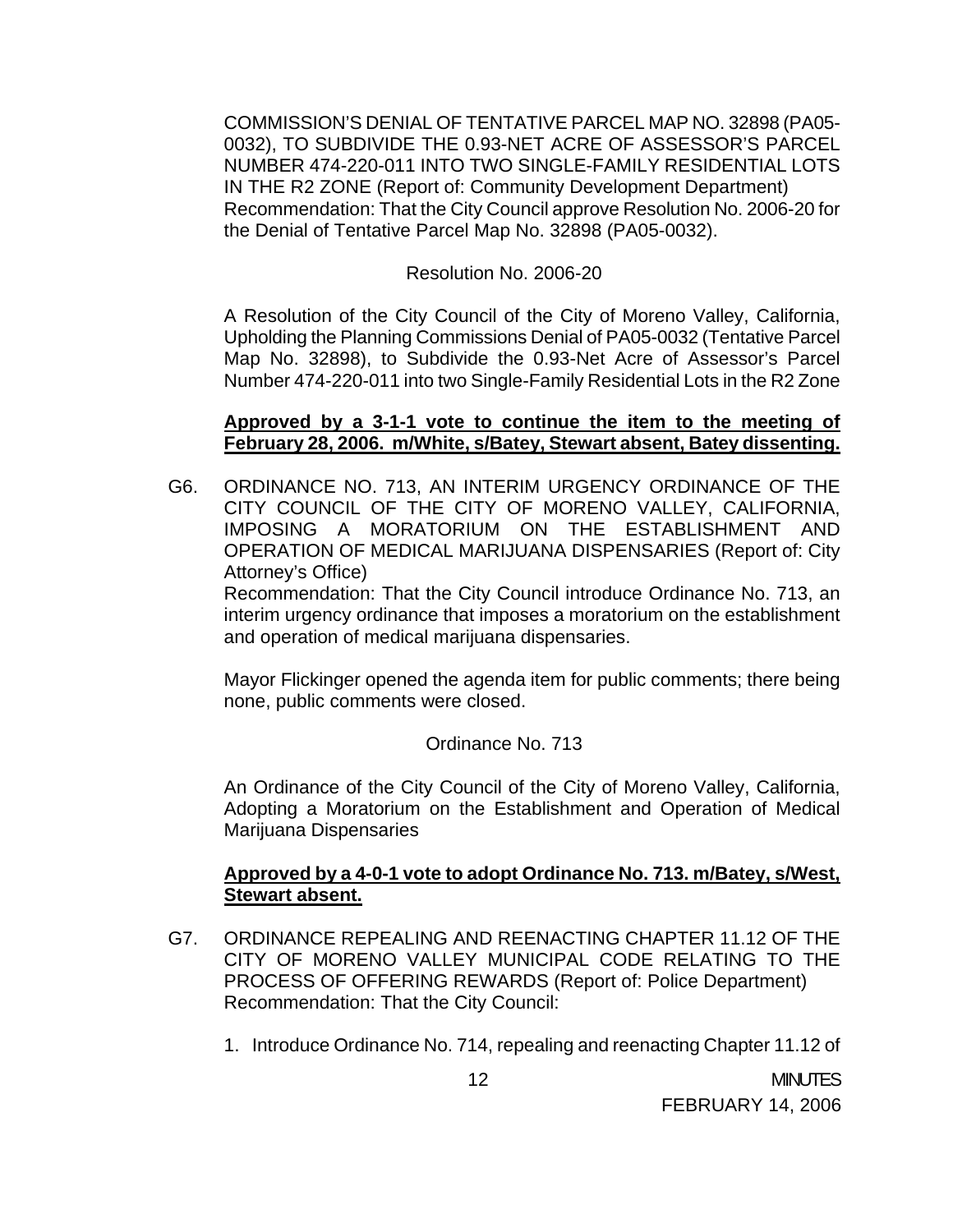Title 11 of the City of Moreno Valley Municipal Code relating to the process of offering rewards;

## Ordinance No. 714

 An Ordinance of the City Council of the City of Moreno Valley, California, Repealing and Reenacting Chapter 11.12 of Title 11 of the City of Moreno Valley Municipal Code Relating to the Process of Offering Rewards

- 2. Approve an appropriation of \$20,000 within the General Fund (Non-Departmental Business Unit No. 99110) to be used for future rewards that may be offered as a result of the happening of a particular event or series of events in the community; and
- 3. Direct the Finance Director/City Treasurer to transfer the \$20,000 from the General Fund to the "Special Reward Trust Fund" established for this purpose.

Mayor Flickinger opened the agenda item for public comments; there being none, public comments were closed.

#### **Approved by a 4-0-1 vote to continue to a date uncertain. m/White, s/Batey, Stewart absent.**

G8. CITY MANAGER'S REPORT (Informational Oral Presentation – not for Council action)

 City Manager Gutierrez congratulated Mayor Flickinger on her appointment to the Board of Directors of the March Air Museum

## **H. LEGISLATIVE ACTIONS**

ORDINANCES - 1ST READING AND INTRODUCTION

H1. ORDINANCE NO. 710, AN ORDINANCE OF THE CITY COUNCIL OF THE CITY OF MORENO VALLEY, CALIFORNIA, AMENDING CHAPTER 2.27 OF THE CITY OF MORENO VALLEY MUNICIPAL CODE RELATING TO THE TRAFFIC SAFETY COMMISSION (TSC) (CONTINUED FROM JANUARY 24, 2006) (Report of: Public Works Department) Recommendation: That the City Council introduce Ordinance No. 710; amending Chapter 2.27 of Title 2 of the Municipal Code relating to the Traffic Safety Commission administration to enhance the Commission's

13 MINUTES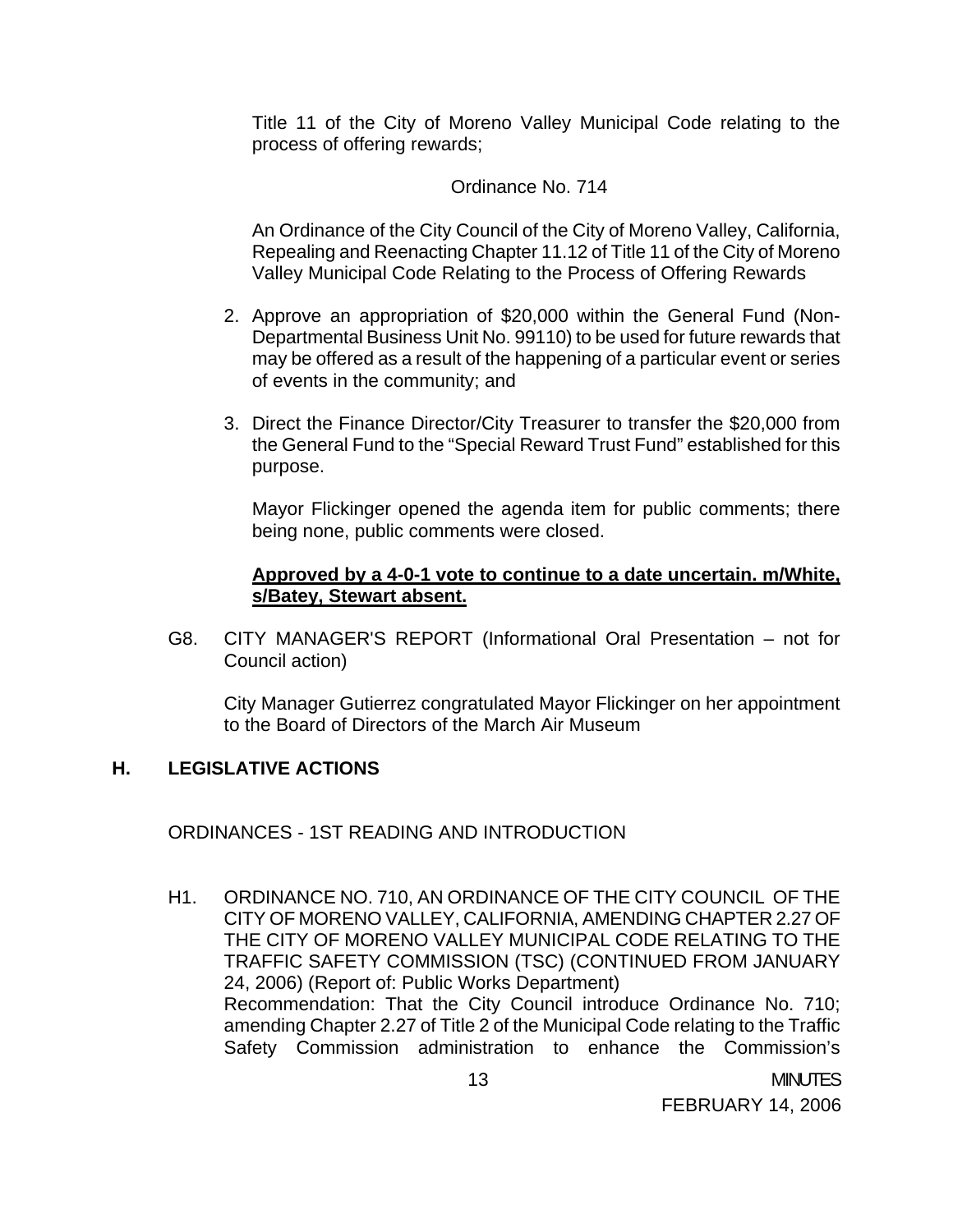composition, function, and rule of procedures in order for TSC to provide better service to the City (Roll call required).

## Ordinance No. 710

 An Ordinance of the City Council of the City of Moreno Valley, California, Amending Chapter 2.27 of the City of Moreno Valley Municipal Code Relating to the Traffic Safety Commission

 Mayor Flickinger opened the agenda item for public comments; there being none, public comments were closed.

## **Approved by a 4-0-1 vote to continue to a date uncertain. m/White, s/Batey.**

ORDINANCES - 2ND READING AND ADOPTION - NONE

ORDINANCES - URGENCY ORDINANCES – NONE

RESOLUTIONS – NONE

PUBLIC COMMENTS **ON ANY SUBJECT NOT ON THE AGENDA** UNDER THE JURISDICTION OF THE CITY COUNCIL ARE AS FOLLOWS - **NONE** 

## **CLOSING COMMENTS AND/OR REPORTS OF THE CITY COUNCIL, COMMUNITY SERVICES DISTRICT, OR COMMUNITY REDEVELOPMENT AGENCY**

Council Member Batey

- 1) Congratulations on Black History Parade
- 2) Mentioned the issue of streets being blocked by the parade need to address
- 3) Announced Mimi's Café opened today
- 4) Attended the ribbon cutting for the TownGate Promenade
- 5) Inquired as of the status of artificial turf for Community Park

#### Mayor Flickinger

- 1) Western Riverside Council of Governments (WRCOG) held its Clean Cities Coalition Conference at the Conference & Recreation Center – was pleased to deliver the welcome speech and also to hear many compliments about the Conference & Recreation Center from out-of-town attendees, including the Mayor of Riverside
- 2) Attended the Val Verde Unified School District Superintendent's Advisory Committee Luncheon along with Mayor Pro Tem White – wonderful performance by the Rancho Verde High School Choir